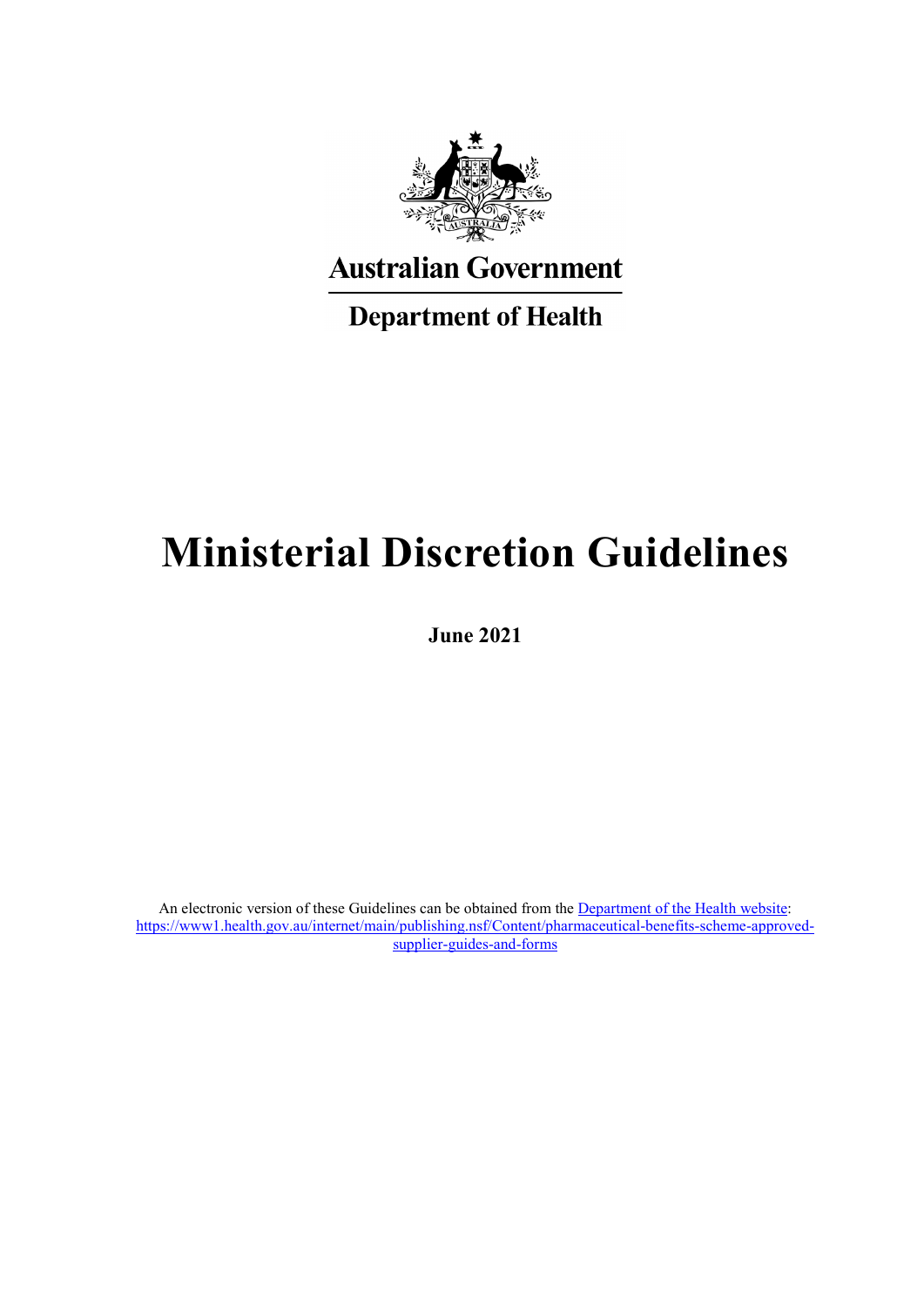#### **Disclaimer**

These Guidelines are designed as a general guide for pharmacists making a request for approval by the Minister for Health and Aged Care under section 90A of the *National Health Act 1953* (Act). It should not be used as a basis for legal interpretation or as a definitive reference.

For more precise and detailed information please consult the relevant sections in the Act and the Explanatory Memorandum.

The Minister and the Australian Government accept no responsibility arising from use of, or reliance on, this document.

#### **Enquiries**

Information relating to the Ministerial Discretion process is available on the [Department's](mailto:Department%E2%80%99s%C2%A0website) website or by sending an email to [90Apharmacy@health.gov.au.](mailto:90Apharmacy@health.gov.au)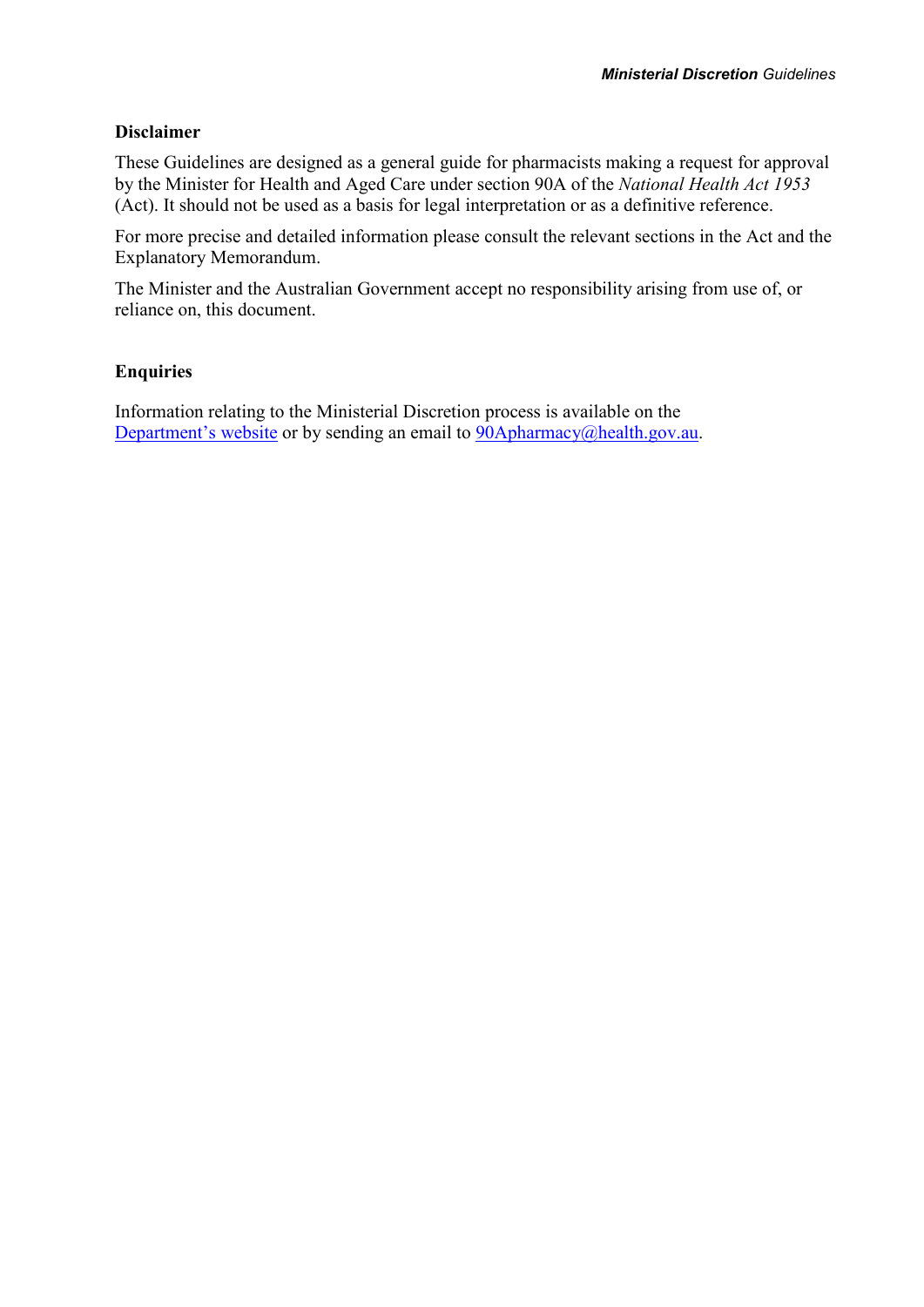# **Table of Contents**

| <b>INTRODUCTION</b><br>1                                     | $\mathbf{1}$     |
|--------------------------------------------------------------|------------------|
| 1.1 The Guidelines                                           | 1                |
| 1.2 The Pharmacy Location Rules                              | 1                |
| 1.3 The Minister's discretionary power                       | $\mathbf{1}$     |
| <b>MAKING A REQUEST</b><br>$\mathbf 2$                       | $\boldsymbol{2}$ |
| 2.1 When a request can be made to the Minister               | $\boldsymbol{2}$ |
| 2.2 Making a request on the approved form                    | $\boldsymbol{2}$ |
| 2.3 Making a request on behalf of a pharmacist               | $\boldsymbol{2}$ |
| 2.4 Timing                                                   | $\boldsymbol{2}$ |
| 2.5 Supporting documents                                     | 3                |
| PROCESSING REQUESTS<br>3                                     | 5                |
| 3.1 Assessing validity of a request                          | 5                |
| 3.2 Consulting third parties                                 | 5                |
| <b>STAGE 1 - DECIDING WHETHER TO CONSIDER A REQUEST</b><br>4 | 6                |
| 4.1 Timeframe to decide whether to consider a request        | 6                |
| 4.2 Departmental submission (stage 1) to the Minister        | 6                |
| 4.3 If the Minister decides not to consider a request        | 6                |
| 4.4 If the Minister decides to consider a request            | 6                |
| <b>STAGE 2 - DECIDING WHETHER TO APPROVE A REQUEST</b><br>5  | 6                |
| 5.1 Timeframe to decide whether to approve a request         | 6                |
| 5.2 Departmental submission (stage 2) to the Minister        | 7                |
| 5.3 If the Minister decides not to approve a request         | 7                |
| 5.4 If the Minister decides to approve a request             | 7                |
| <b>Appendix 1</b>                                            | 8                |
| <b>Appendix 2</b>                                            | 9                |
| <b>Appendix 3</b>                                            | 10               |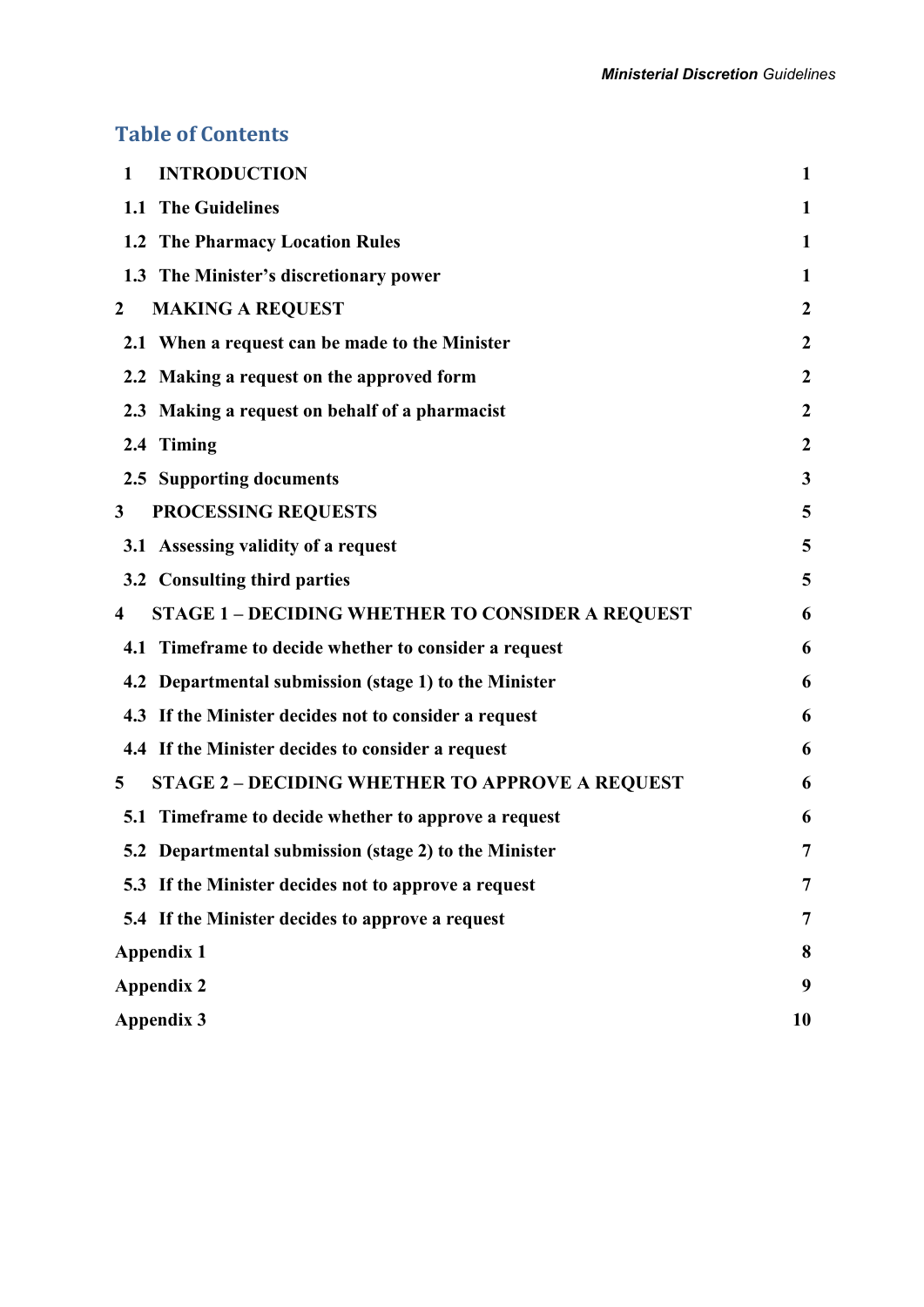#### **DEFINITIONS**

In these Guidelines:

- "Act" means the *National Health Act 1953*;
- "AAT" means the Administrative Appeals Tribunal;
- "application" means an application made under section 90 of the Act for approval to supply pharmaceutical benefits at particular premises which is referred to the Authority to determine whether the requirements of the Pharmacy Location Rules have been met;
- "Authority" means the Australian Community Pharmacy Authority established under section 99J of the *National Health Act 1953* to perform functions under section 99K of the Act;
- "Department" means the Department of Health;
- "Discretionary power" means the discretionary power provided to the Minister for Health and Aged Care under subsection 90A(2) of the Act;
- "Minister" means the Minister for Health and Aged Care;
- "pharmaceutical benefits" means drugs or medicinal preparations for which benefits will be paid by the Commonwealth, in accordance with Part VII of the Act;
- "Pharmacy Location Rules" means the rules determined by the Minister under section 99L of the Act;
- "Request" means a request to the Minister under section 90B of the Act that the Minister exercise the power under subsection 90A(2) of the Act;
- "Secretary" means the Secretary of the Department of Health or their delegate, as the Secretary's responsibilities concerning the approval of pharmacists have been delegated to designated officers within the Department.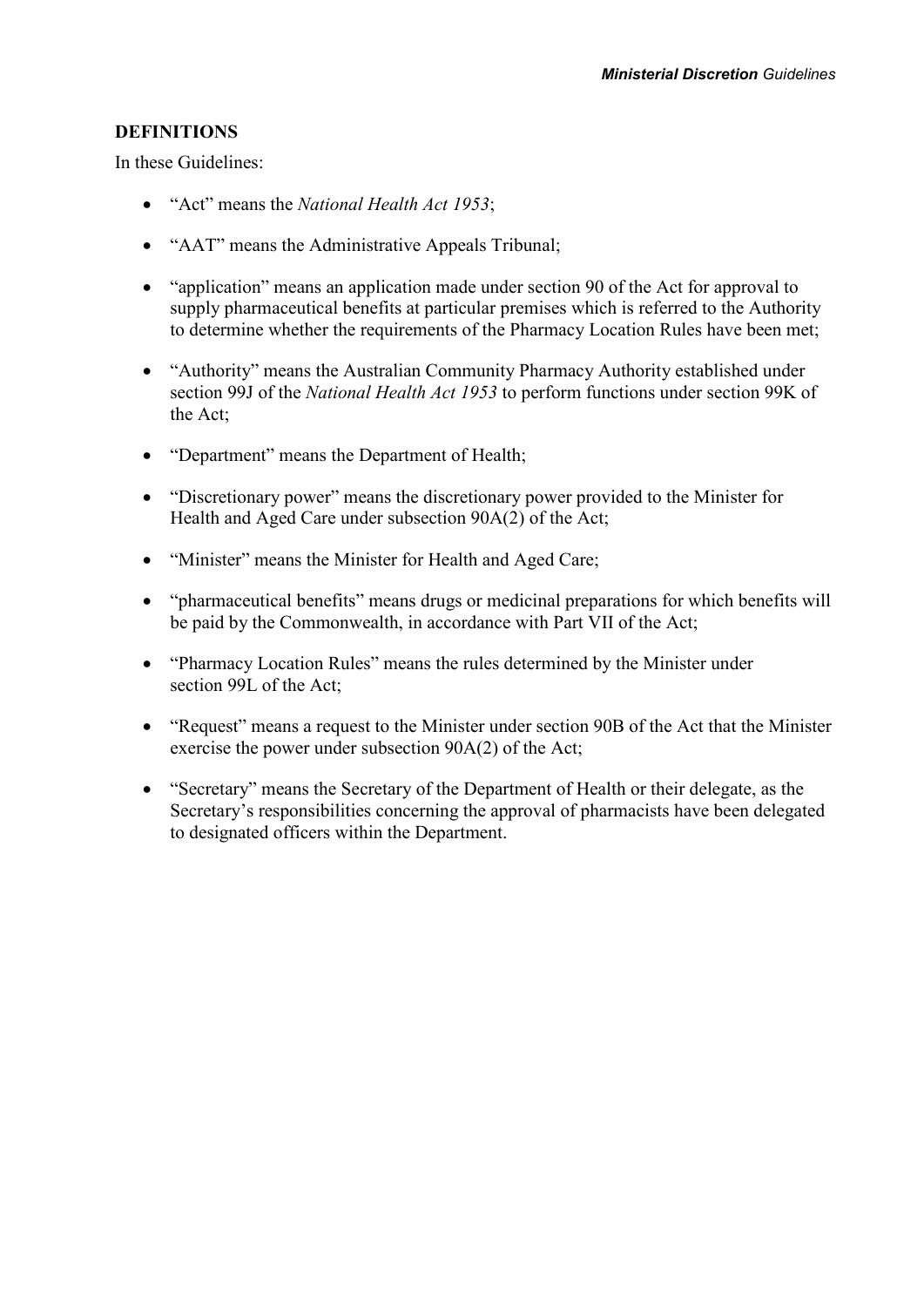## <span id="page-4-0"></span>**1 INTRODUCTION**

## <span id="page-4-1"></span>**1.1 The Guidelines**

The purpose of these Guidelines is to assist a pharmacist who is considering making a request to the Minister, for approval to supply pharmaceutical benefits at particular pharmacy premises.

A summary of the legislative provisions relevant to the Minister's discretionary power is at Appendix 1.

A flowchart showing the decision-making process is at Appendix 2.

## <span id="page-4-2"></span>**1.2 The Pharmacy Location Rules**

The Act provides that the Secretary may approve a pharmacist to supply pharmaceutical benefits at particular premises. The Secretary may only approve a pharmacist if:

- a) the Authority has recommended the application be approved; and
- b) the pharmacist is permitted under the relevant State or Territory law in which the premises are situated, to carry on a pharmacy business.

In making its recommendations to the Secretary, the Authority must comply with the Pharmacy Location Rules.

## <span id="page-4-3"></span>**1.3 The Minister's discretionary power**

<span id="page-4-5"></span><span id="page-4-4"></span> $\overline{a}$ 

The Minister's discretionary power under subsection 90A(2) of the Act only arises in situations where a pharmacist has not been approved by the Secretary to supply pharmaceutical benefits at particular premises, because the requirements of the Pharmacy Location Rules were not met.

The discretionary power enables the Minister to approve a pharmacist to supply pharmaceutical benefits at particular premises in circumstances where the Minister is satisfied that:

- a) the Secretary's decision will result in a community<sup>[1](#page-4-4)</sup> being left without reasonable access<sup>[2](#page-4-5)</sup> to pharmaceutical benefits supplied by an approved pharmacist; and
- b) it is in the public interest to approve the pharmacist.

The intention of the discretionary power is to enable the Minister to respond on an individual and timely basis in circumstances where the application of the Pharmacy Location Rules has resulted in a community being left without reasonable access to the supply of pharmaceutical benefits and it is in the public interest to grant approval.

When determining whether these two criteria are met, the Minister will have regard to the individual circumstances of each case. The circumstances in which the commercial interests of the pharmacist making the request, or of any other party, are relevant to these criteria are

<sup>1</sup> *community* means a group of people that, in the opinion of the Minister, constitutes a community; and

<sup>2</sup> *reasonable access*, in relation to the supply of pharmaceutical benefits supplied by an approved pharmacist, means access that, in the opinion of the Minister is reasonable.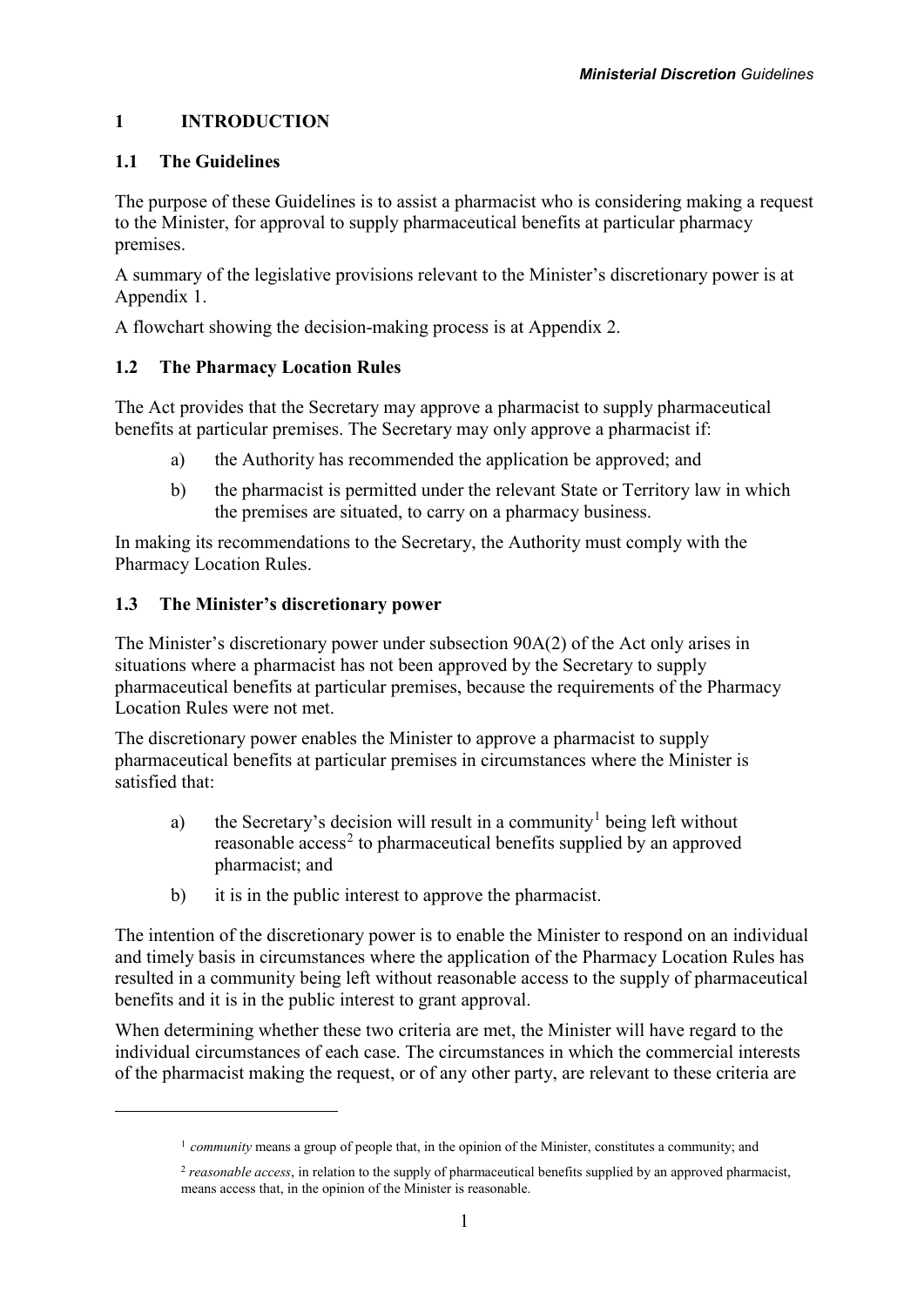likely to be limited. The purpose of the legislative scheme is 'not concerned with minimising competition in the pharmaceutical industry but with reducing the Commonwealth's financial burden in providing pharmaceutical benefits while maintaining an acceptable level of community service'.[3](#page-5-5)

The Minister's discretionary power cannot be delegated to another person. Any decision regarding the exercise of the discretionary power must be made by the Minister personally.

The Department has responsibility for managing all aspects of requests made to the Minister.

# <span id="page-5-0"></span>**2 MAKING A REQUEST**

## <span id="page-5-1"></span>**2.1 When a request can be made to the Minister**

The Minister can only consider a request if the Secretary has made a decision not to approve the pharmacist because the application failed to meet the requirements of the Pharmacy Location Rules.

If the pharmacist has initiated proceedings before the AAT or a federal court in respect of a decision by the Secretary not to approve the application, those proceedings must be finalised (i.e. discontinued, withdrawn or dismissed) before a request to the Minister can be made. If such a proceeding is initiated after a request is made, then the request will be taken to have been withdrawn.

# <span id="page-5-2"></span>**2.2 Making a request on the approved form**

A request must:

- be made on the approved form
- include all relevant attachments and
- be lodged via the PBS Approved Suppliers Portal [PBSApprovedSuppliers.](http://pbsapprovedsuppliers.health.gov.au/)

The request form can be downloaded from the [Department's](https://www1.health.gov.au/internet/main/publishing.nsf/Content/pharmaceutical-benefits-scheme-approved-supplier-guides-and-forms) website.

# <span id="page-5-3"></span>**2.3 Making a request on behalf of a pharmacist**

If the pharmacist/s making the request is being represented by another person/company a letter of authority, signed and dated by all applicant pharmacist(s), appointing the other person/company to act on behalf of the pharmacist/s in respect of the request, must be provided.

# <span id="page-5-4"></span>**2.4 Timing**

 $\overline{a}$ 

A request must be made:

- a) Within 30 calendar days after the day the pharmacist is notified of the Secretary's decision to reject an application by the pharmacist (i.e. within 30 calendar days after the day the pharmacist receives the Secretary's letter (see Appendix 3)), or
- b) if the pharmacist has applied to the AAT for review of the Secretary's decision within 30 calendar days after the day:

<span id="page-5-5"></span><sup>3</sup> *Kong v Minister for Health* (2014) 227 FCR 215, [97], [179], [183]; *Pharmacy Restructuring Authority v Martin* (1994) 53 FCR 589, 597.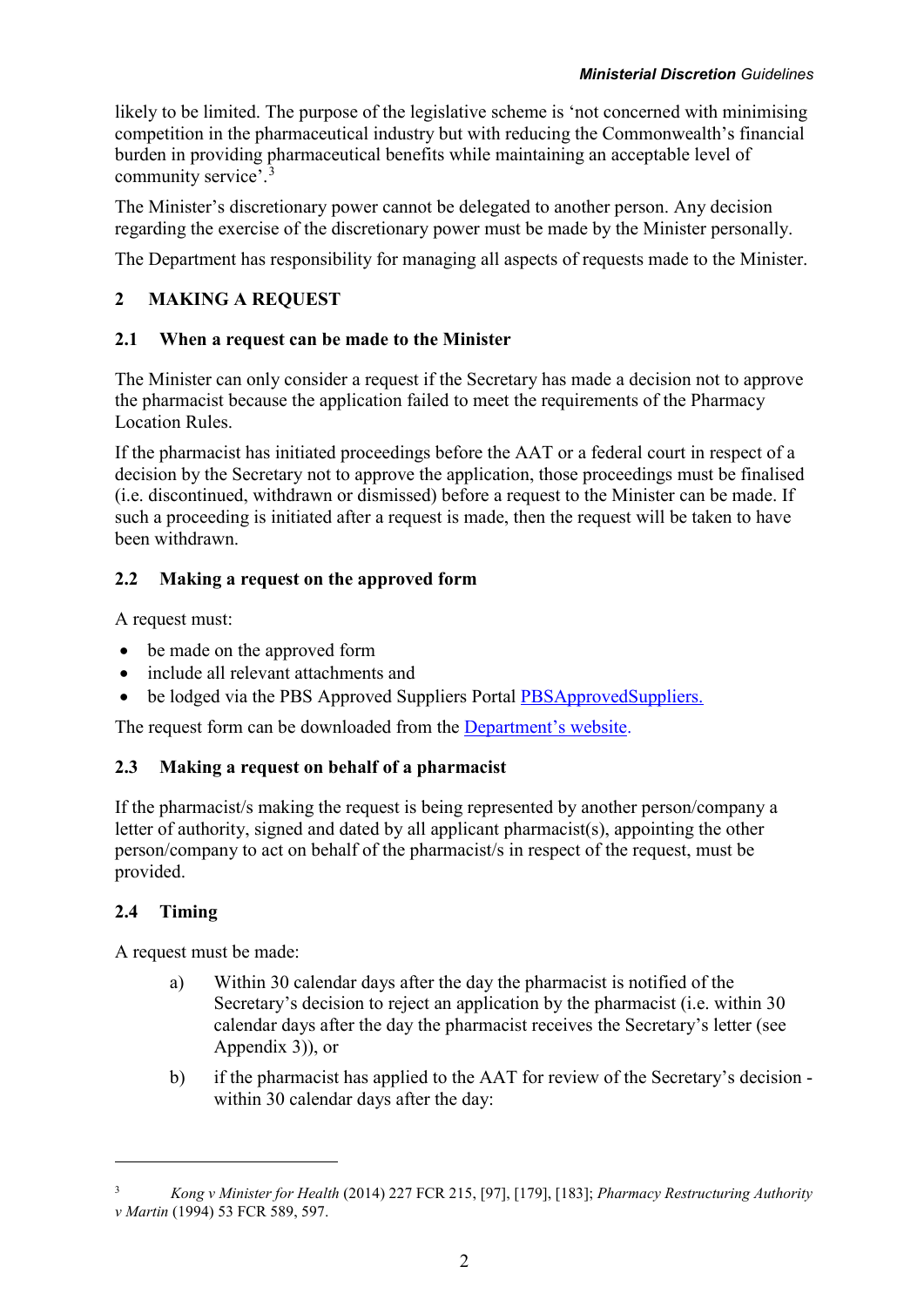(i) the pharmacist is given a copy of the AAT's decision affirming the Secretary's decision, or

(ii) the application has been discontinued, withdrawn or dismissed

c) if the pharmacist has sought an order from a federal court in respect of the Secretary's decision or a decision of the AAT affirming the Secretary's decision – within 30 calendar days after the day:

> (i) the court has made an order affirming the Secretary's decision or the AAT's decisions, as the case requires, or

(ii) the court proceeding has been discontinued, withdrawn or dismissed.

When calculating the 30 day time period, the day specified in paragraphs (a) to (c) above will not be included (eg, if a pharmacist receives the Secretary's letter notifying the pharmacist of their decision on 2 August, the 30 day time period begins on 3 August)<sup>[4](#page-6-1)</sup>. If the 30 day time period ends on a Saturday, Sunday or a public holiday in the Australian Capital Territory (ACT), then the request will still fall within the 30 day time period if it is made on the next day that is not a Saturday, Sunday or public holiday in the  $ACT<sup>5</sup>$  $ACT<sup>5</sup>$  $ACT<sup>5</sup>$ .

A request will be treated as 'made' when it is received by the Department in Canberra via the PBS Approved Suppliers Portal [PBSApprovedSuppliers.](http://pbsapprovedsuppliers.health.gov.au/) The time when the request is received will be determined according to Australian Eastern Standard Time or Australian Eastern Daylight Time as observed in the ACT.

Please note: In order to ensure your application is processed within the legislated timeframe, the Department strongly encourages applicant pharmacists to submit their request as soon as practicable after receiving the notice of decision. This is particularly important if the applicant pharmacist's application is found to be invalid in the first instance.

#### <span id="page-6-0"></span>**2.5 Mandatory and supporting documents**

#### **Mandatory documents**

The following documents must be included with the request:

- a) a copy of either:
	- the letter from the Secretary notifying the pharmacist of the decision to reject the pharmacist's application for approval to supply pharmaceutical benefits (see sample at Appendix 3), or
	- the order or decision of the AAT/ a federal court affirming the decision of the Secretary, or
	- the notice that the proceeding in the AAT/ a federal court is discontinued, withdrawn or dismissed.

 $\overline{a}$ 

<span id="page-6-1"></span><sup>4</sup> *Interpretation Act 1901* s 36(1)(6))

<span id="page-6-2"></span><sup>5</sup> *Acts Interpretation Act 1901* s 36(2) and (3)(a)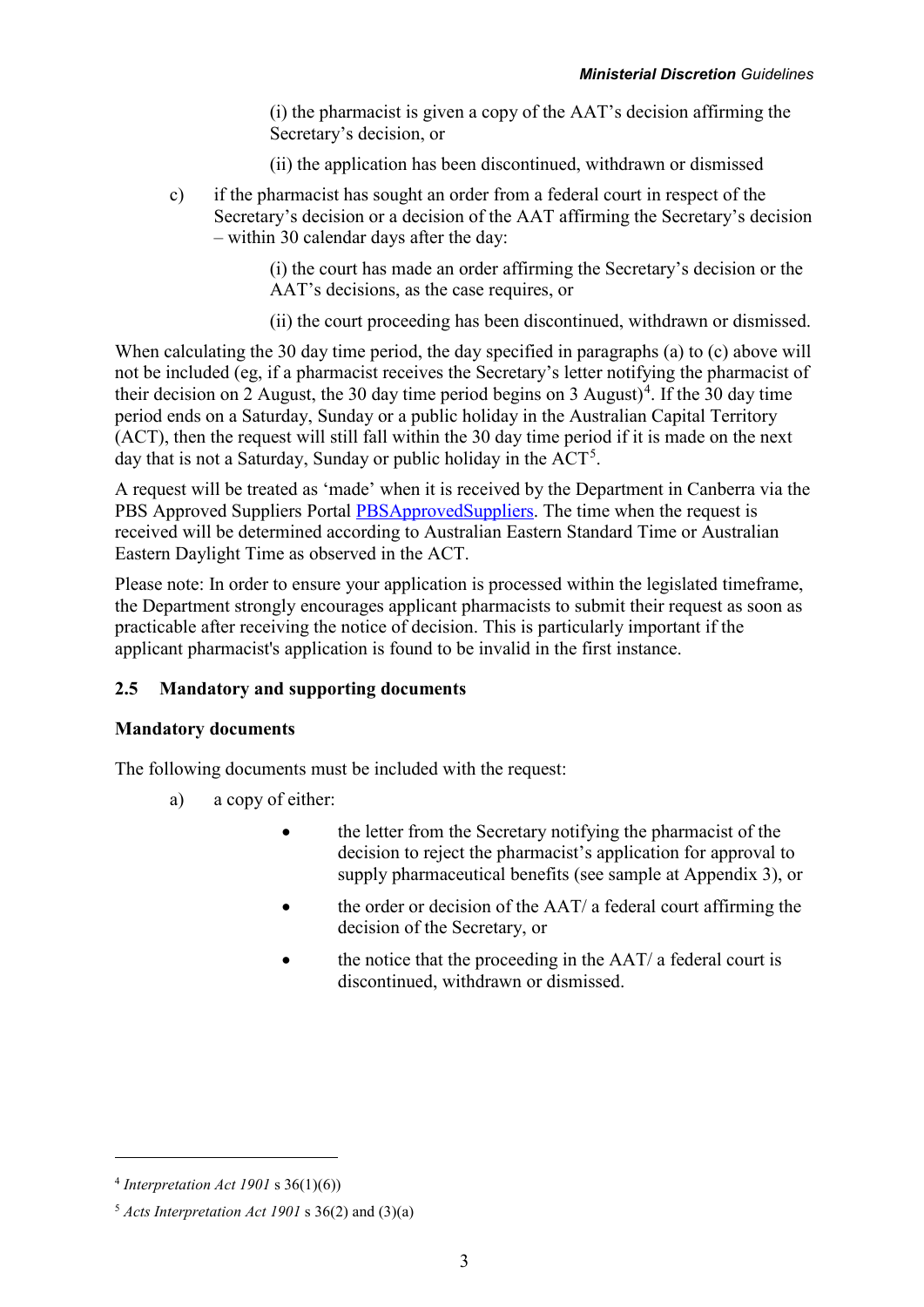## **Supporting documents**

The following should also be provided in support of the request:

- a) evidence of the pharmacist's legal right to occupy the proposed premises
- b) evidence that the proposed premises could be used for the operation of a pharmacy under applicable local government and State and Territory laws relating to land development
- c) evidence that the proposed premises would be accessible by members of the public (and not restricted to certain members of the public, such as patients of a particular medical centre)
- d) a brief summary of the request, including:
	- the reason/s the Authority did not recommend the application be approved (refer to the letter from the Authority's secretariat advising the reasons why the application did not satisfy the requirement/s of the Pharmacy Location Rules)
	- the applicant's submissions about why the decision of the Secretary to reject the application by the pharmacist to supply pharmaceutical benefits at the proposed premises, will result in a community being left without reasonable access to the supply of pharmaceutical benefits by an approved pharmacist
	- the applicant's submissions about why it is in the public interest for the Minister to approve the pharmacist to supply pharmaceutical benefits at the proposed premises
- <span id="page-7-0"></span>e) a discussion about the community and surrounding area including:
	- a description of the area/community in which the proposed pharmacy premises is located
	- details about the distance between the proposed pharmacy and other approved pharmacies in the surrounding area
	- information about access to the supply of pharmaceutical benefits at other pharmacies and reasons why that may not be considered reasonable
	- any relevant geographical or other features in the area surrounding the proposed pharmacy premises that would affect a particular community's access to the supply of pharmaceutical benefits at other approved pharmacies (for example, an unbroken railway line or a large body of water)
	- any demographics that may be relevant, including particular subsets of the community for whom local pharmacy access may differ from that of the general population (ensure that the source of any information, such as population data, is properly cited).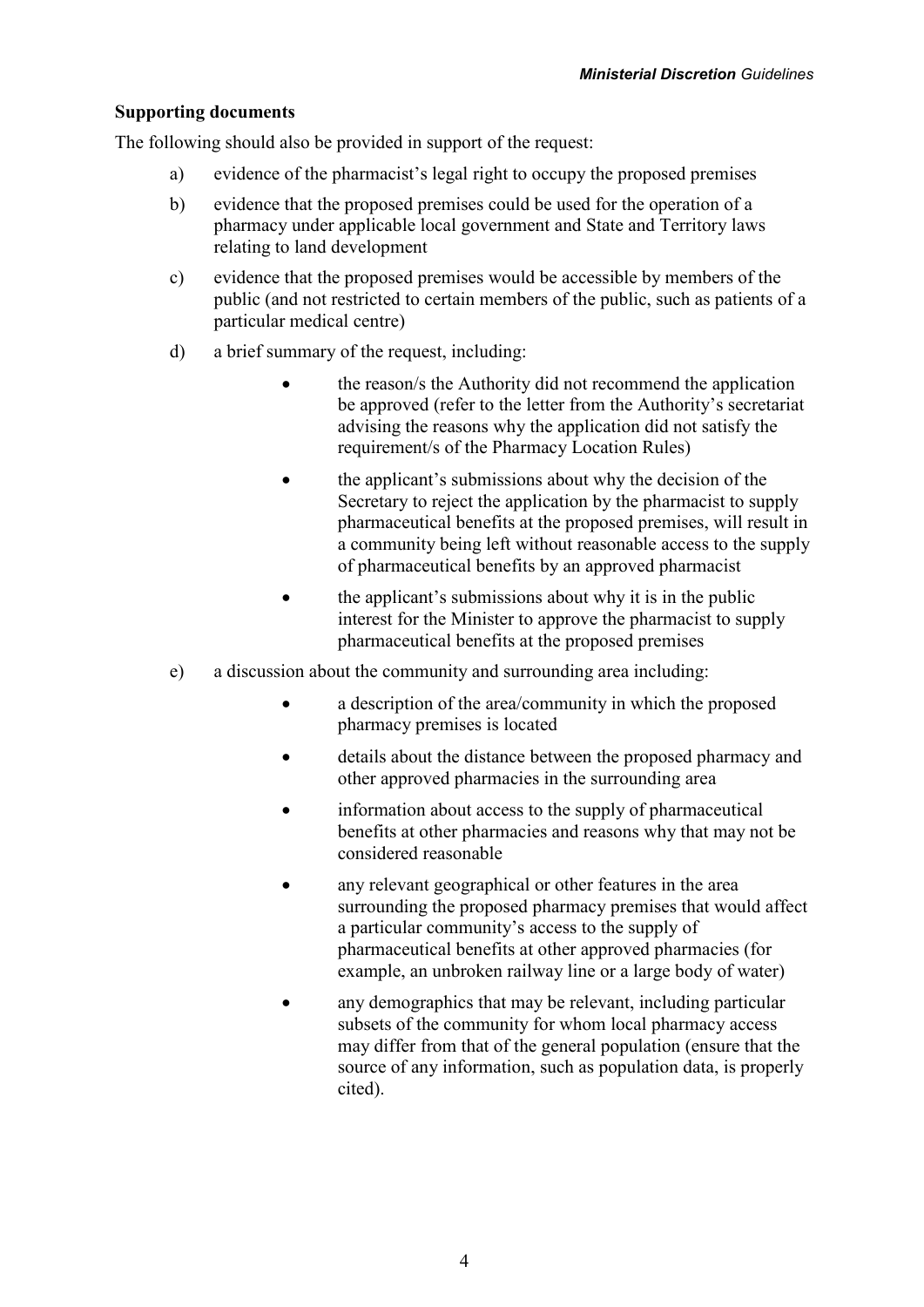## **3 PROCESSING REQUESTS**

#### <span id="page-8-0"></span>**3.1 Assessing validity of a request**

Upon receipt of a request, the Department will assess the request to determine whether it is valid, specifically if the request:

- a) is one for which the discretionary power is available (paragraph 2.1 refers)
- b) has been made on the approved form (paragraph 2.2 refers)
- c) has been made within the required timeframe (paragraph 2.5 refers)
- d) is made in the same name and for the same premises as the rejected application, and
- e) includes all of the attachments (paragraph 2.6 refers).

Each request will be issued with an identification number. This identification number will allow the pharmacist making the request, the Department and the Minister to monitor the progress of the request.

The Department will advise the pharmacist making the request, in writing within ten (10) working days of receipt of the request, if the request is valid or invalid.

If the request is valid, the Department will prepare a submission for the Minister's consideration, which will include the request, a summary of the request, and any further information received from the applicant or a third party in response to a notice from the Minister (paragraphs 3.2 and 4.4 refer).

If the request is invalid, the Department will advise the pharmacist in writing, including the reasons why the request is invalid. The pharmacist is then able to resubmit their request to the Department, provided the resubmitted request is made within the 30 day time period as specified above. Please note: In order to ensure your request is processed within the legislative timeframe, the Department strongly encourages all applicant pharmacists to resubmit their request (including the completed request form) via the PBS Approved Suppliers Portal as soon as practicable within the 30 day time period as specified above.

The legislation does not allow for requests to be accepted that are not made within the legislative timeframe.

## <span id="page-8-1"></span>**3.2 Consulting third parties**

The Minister (or the Department on behalf of the Minister) may, at any time during the process, seek information from any other party.

The Department will normally allow fourteen (14) days for any other party to provide comments or information relevant to the request.

Any comments provided should be limited to addressing the two criteria referred to in paragraph 1.3 above, or any specific information requested in the notice.

If the information requested of any other party is not provided within the specified timeframe, the Minister is not required to take any further action to obtain the information.

The Minister is not required to (but may) consider any further information provided if it is received outside of the specified timeframe.

Any third party that provided comment on a request will be advised in writing of the Minister's decision after the applicant has been notified of the decision.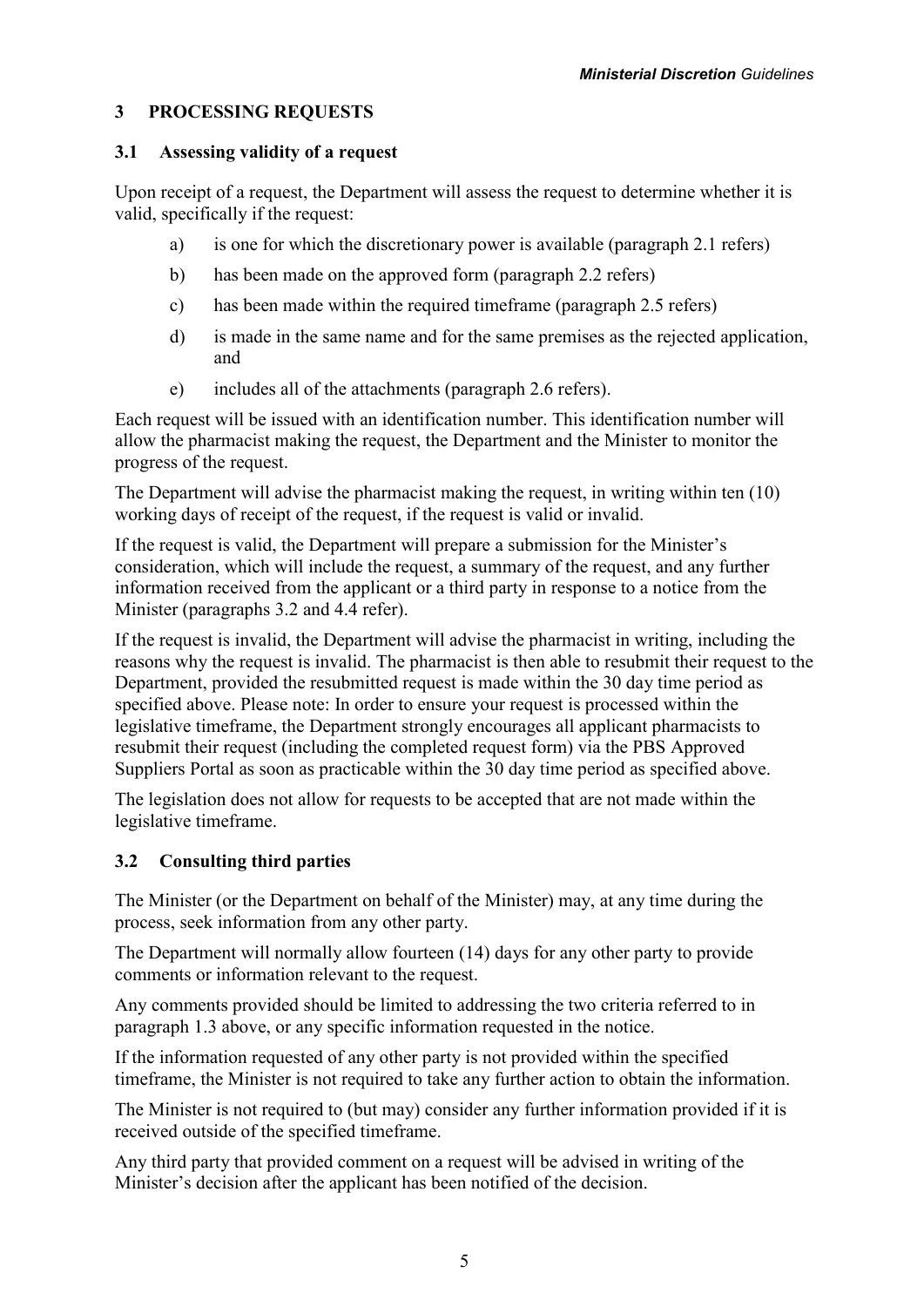# <span id="page-9-0"></span>**4 STAGE 1 – DECIDING WHETHER TO CONSIDER A REQUEST**

## <span id="page-9-1"></span>**4.1 Timeframe to decide whether to consider a request**

The Minister has three months from the date a valid request is received, in which to decide whether or not to consider the request (stage 1 in the process).

The Minister is not under any legal obligation to consider a request and cannot be compelled to do so. If the Minister does not make a decision within the three month period, they will be taken to have decided not to consider the request.

## <span id="page-9-2"></span>**4.2 Departmental submission (stage 1) to the Minister**

The Department will provide the Minister with a submission, which will include the request, a summary of the request, research undertaken by the Department and any further information received from the applicant or a third party in response to a notice issued by the Minister (or the Department acting on behalf of the Minister) (paragraphs 3.2 and 4.4 refer).

## <span id="page-9-3"></span>**4.3 If the Minister decides not to consider a request**

If the Minister decides not to consider a request, the Department will advise the pharmacist who made the request, of the Minister's decision in writing, as soon as practicable after the decision (not to consider the request) was made. This includes circumstances where no decision has been made and the Minister is taken to have decided not to consider the request (paragraph 4.1 refers).

The effect of the Minister's decision to not consider the request is that the decision of the Secretary to reject the pharmacist's application for approval to supply pharmaceutical benefits, stands. The pharmacist may then consider seeking a review of the Secretary's decision by the AAT or Federal Court, if they have not already done so.

## <span id="page-9-4"></span>**4.4 If the Minister decides to consider a request**

If the Minister decides to consider a request (stage 1), the Department will advise the pharmacist who made the request, of the Minister's decision in writing, as soon as practicable after that decision was made.

The Minister (or the Department acting on behalf of the Minister) may also decide to seek additional information from the pharmacist making the request, or any other third party.

If the information requested of the pharmacist making the request is not provided within the specified timeframe, the Minister may treat the request as having been withdrawn.

# <span id="page-9-5"></span>**5 STAGE 2 – DECIDING WHETHER TO APPROVE A REQUEST**

## <span id="page-9-6"></span>**5.1 Timeframe to decide whether to approve a request**

The Minister has three months, after deciding to consider a request, in which to decide whether or not to exercise the discretionary power to approve the request (stage 2 in the process).

The Minister is not under any legal obligation to exercise the discretionary power to approve a pharmacist to supply pharmaceutical benefits at particular premises, and cannot be compelled to do so. If the Minister does not make a decision within the three month period, the Minister is taken to have decided not to exercise the discretionary power.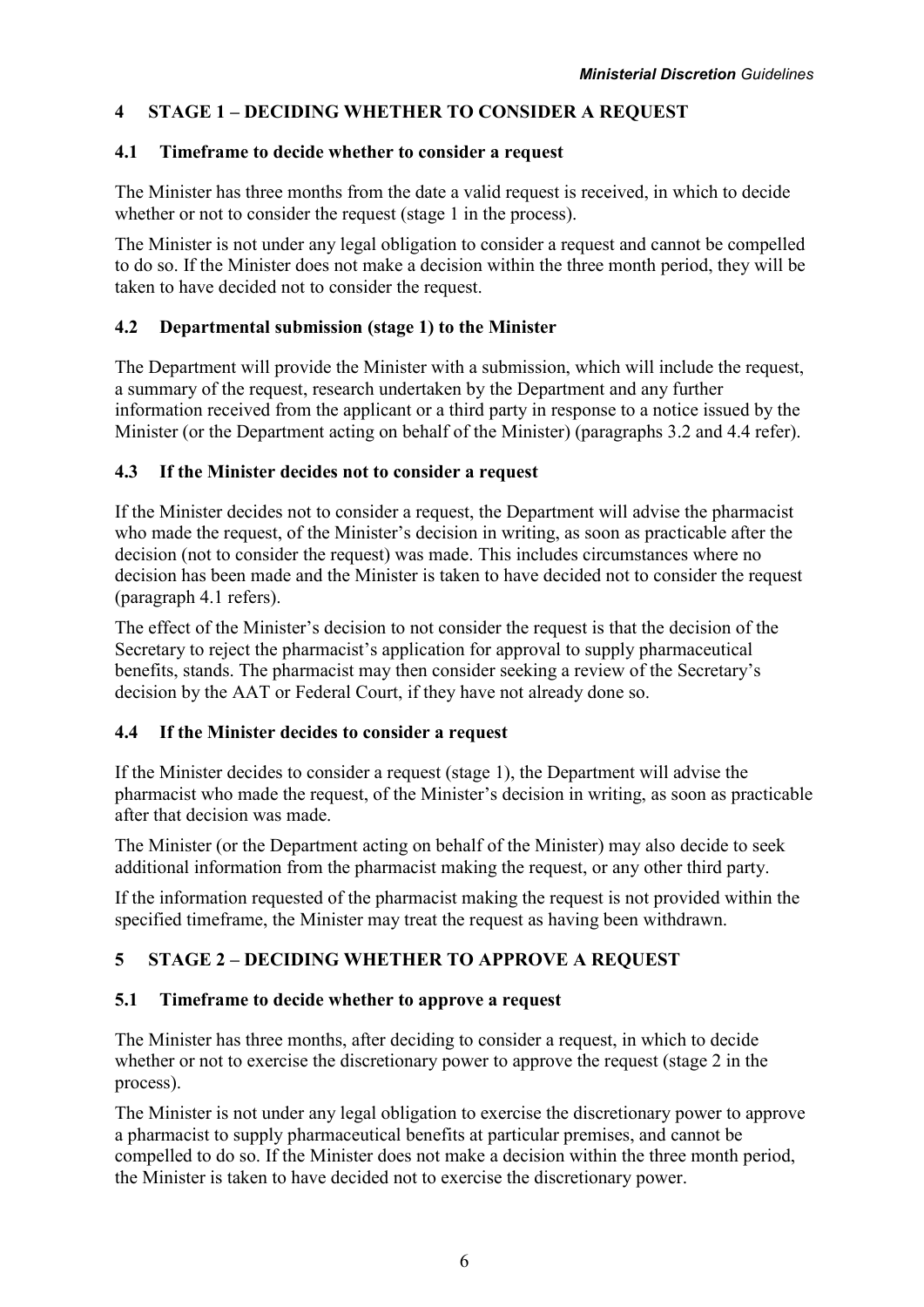## <span id="page-10-0"></span>**5.2 Departmental submission (stage 2) to the Minister**

The Department will provide the Minister with a submission, which will include the request, a summary of the request, research undertaken by the Department and any further information received from the applicant or a third party in response to a notice issued by the Minister (or the Department acting on behalf of the Minister) (paragraphs 3.2 and 4.4 refer).

## <span id="page-10-1"></span>**5.3 If the Minister decides not to approve a request**

If the Minister decides not to approve a request (stage 2), the Department will advise the pharmacist who made the request, of the Minister's decision in writing, as soon as practicable after that decision was made.

This includes circumstances where no decision has been made and the Minister is taken to have decided not to approve the request (paragraph 5.1 refers). Any third party that provided comment on a request will be advised of the Minister's decision in writing after the pharmacist who made the request has been notified of the decision.

The effect of the Minister's decision to not approve a request is that the decision of the Secretary to reject the pharmacist's application for approval to supply pharmaceutical benefits, stands. The pharmacist may then consider seeking a review of the Secretary's decision by the AAT or Federal Court, if they have not already done so.

## <span id="page-10-2"></span>**5.4 If the Minister decides to approve a request**

If the Minister decides to exercise the discretionary power, the Minister's decision substitutes the decision of the Secretary to reject the pharmacist's application for approval to supply pharmaceutical benefits, with a decision to approve the pharmacist to supply pharmaceutical benefits at the proposed premises.

As soon as practicable after the Minister's decision was made, the Department will notify the pharmacist and the Secretary of the Minister's decision. The Secretary will allocate an approval number to the pharmacist before the pharmacist is then advised in writing of the approval number and the associated administrative processes to be undertaken.

Any third party that provided comment on a request will be advised of the Minister's decision in writing after both the pharmacist who made the request and the Secretary have been notified of the decision.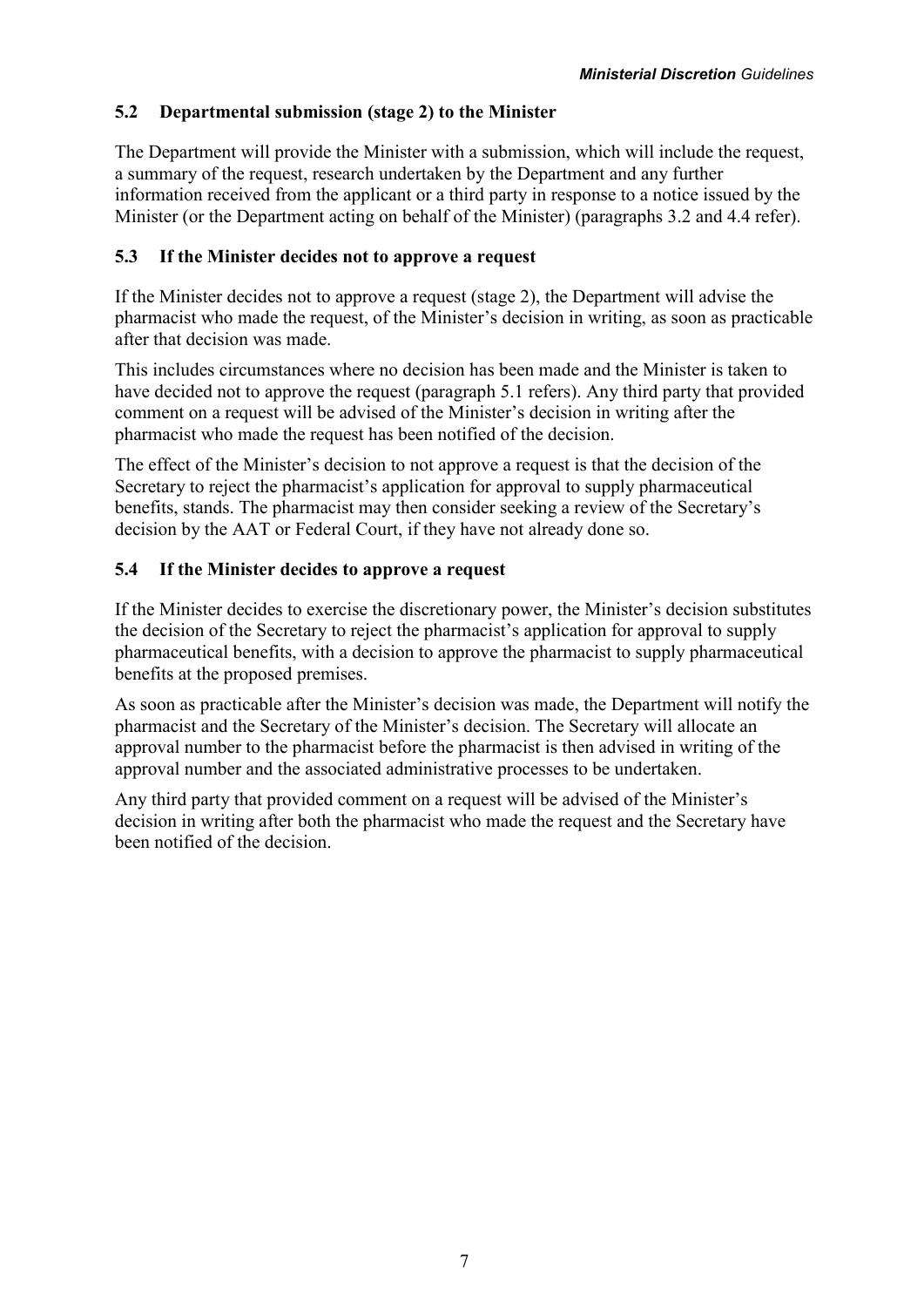# **Appendix 1**

## <span id="page-11-0"></span>**LEGISLATION**

The Act sets out the legislative basis for the Minister's discretionary power. Sections 90A - 90E set out the:

- i. power to approve a pharmacist to supply Pharmaceutical Benefits Scheme (PBS) medicines at particular premises (section 90A);
- ii. circumstances in which the discretionary power is/is not available (section 90A);
- iii. conditions that must be satisfied in order for the discretionary power to be exercised (section 90A);
- iv. non-compellable nature of the discretionary power (section 90A(5));
- v. the form in which a request must be made (subsection 90B(2));
- vi. timeframe in which requests must be made (subsection 90B(3));
- vii. timeframe in which the Minister will make a decision about whether to consider a request (subsection 90B(4) and 90B(5));
- viii. procedures for advising pharmacists of decisions made by the Minister (subsection 90B(6));
	- ix. arrangements for dealing with requests where the applicant has sought a review of the decision of the Secretary's delegate (section 90C);
	- x. arrangements for seeking further information from an applicant (or any other person) to assist in making a decision about a request (section 90D); and
- xi. conditions of approval and rights and obligations of approved pharmacists (section 90E).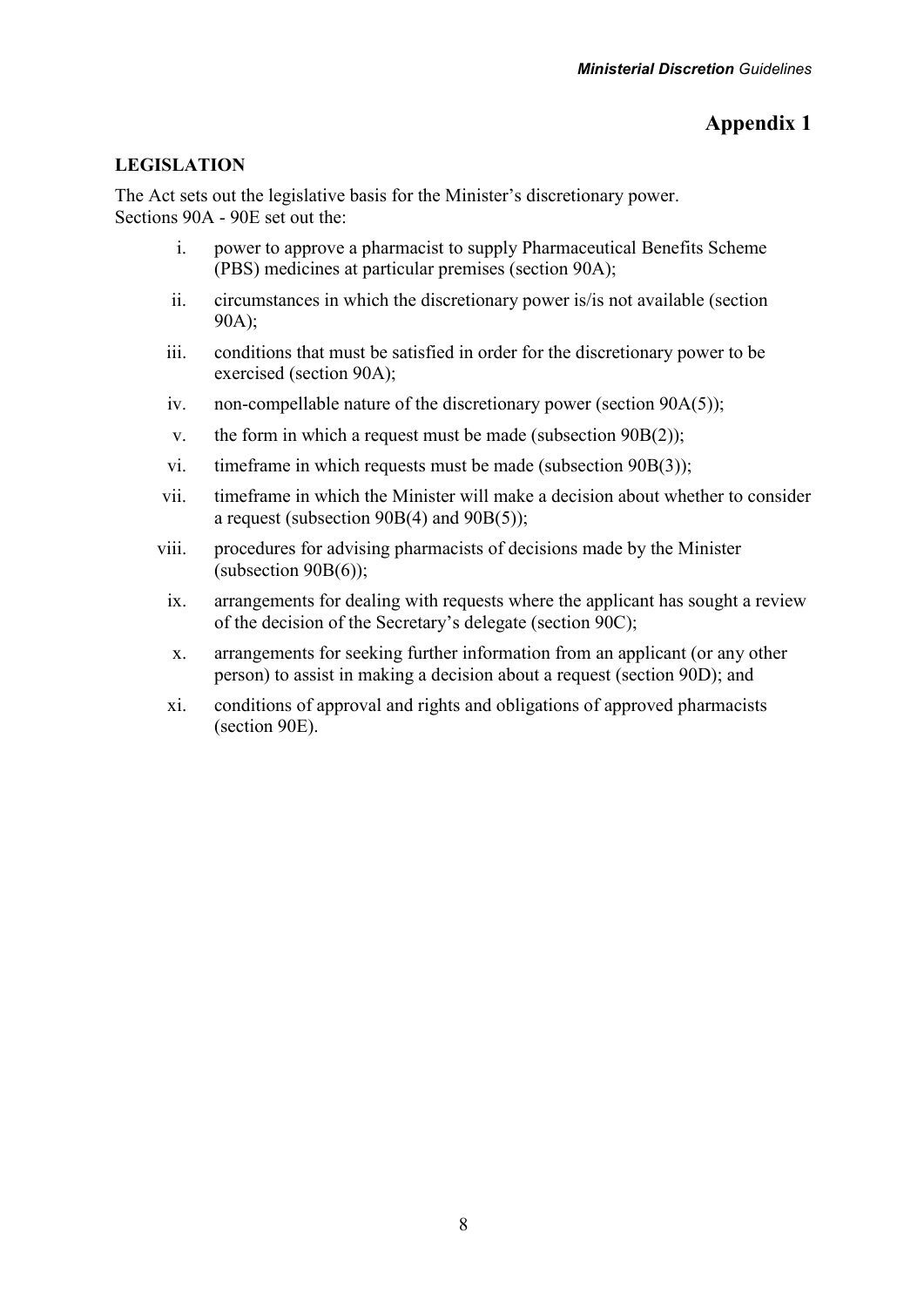# **Appendix 2**

<span id="page-12-1"></span>

#### <span id="page-12-0"></span>**MINISTER'S DISCRETIONARY POWER FLOWCHART**